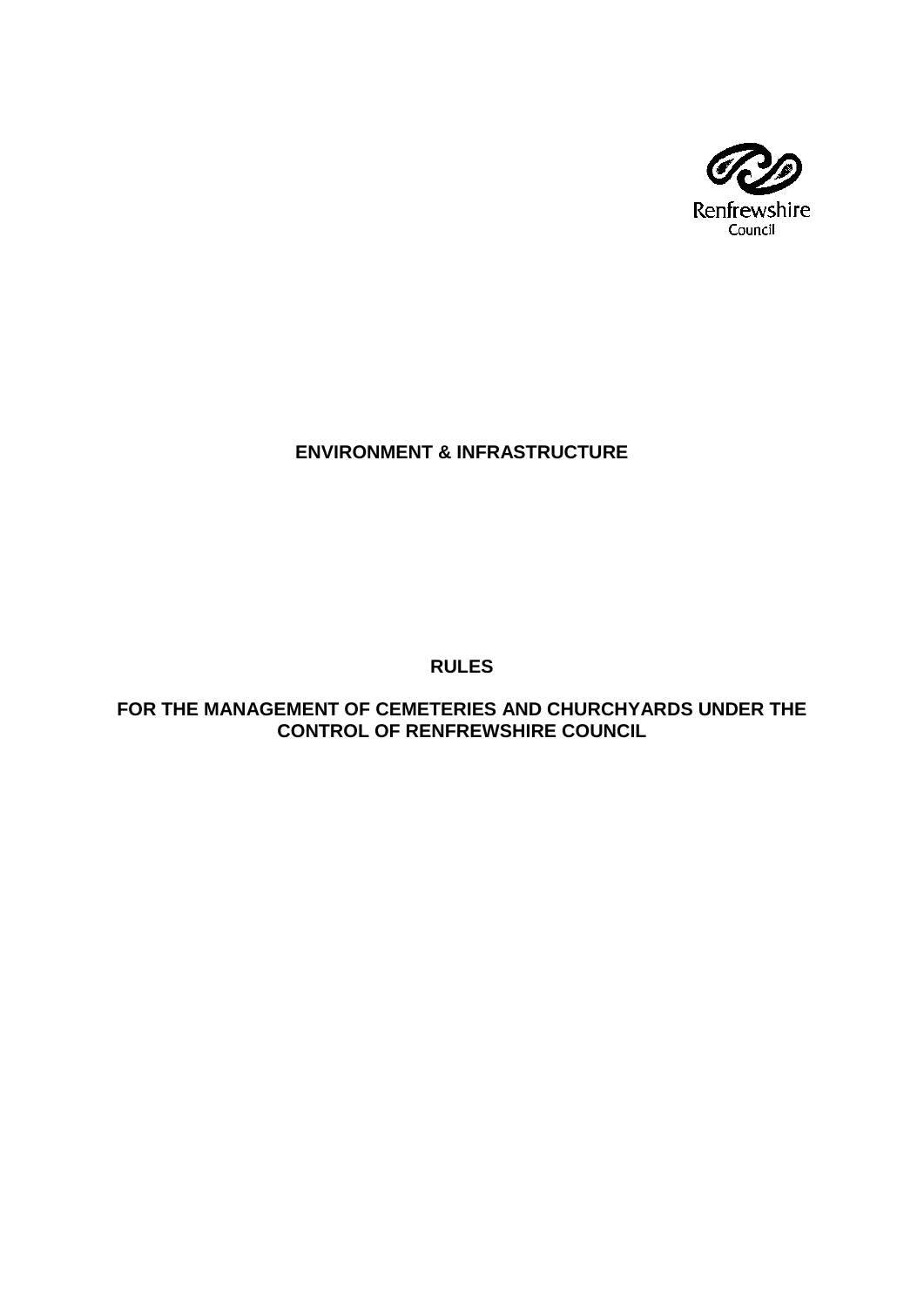## RENFREWSHIRE COUNCIL CIVIC GOVERNMENT (SCOTLAND) ACT 1982 MANAGEMENT RULES REGULATING CEMETERIES AND CHURCHYARDS UNDER THE CONTROL OF RENFREWSHIRE COUNCIL

By virtue, and in terms of the powers conferred on them by Section 112 of the Civic Government (Scotland) Act 1982, The Renfrewshire Council (hereinafter referred to as "the Council") makes the following rules and regulations for the management of cemeteries and churchyards in the Renfrewshire area.

## **1. Interpretation and Citation**

- 1.1 These Management Rules may be cited as the "Management Rules Regulating Cemeteries and Churchyards under the Control of Renfrewshire Council".
- 1.2 In these Rules the following terms shall have the following meanings
	- 1.2.1 "**2016 Act**" means the Burial and Cremation (Scotland) Act 2016;
	- 1.2.2 "**Authorised Officer**" means a person who is authorised by the Council to act in matters arising under the enforcement of these Rules;
	- 1.2.3 "**Burial Authority**" has the meaning given by section 2 of the 2016 Act;
	- 1.2.4 "**Cemetery**" means burial ground as defined by section 1 of the 2016 Act;
	- 1.2.5 "**Council**" means The Renfrewshire Council, a Local Authority established under and in terms of the Local Government etc. (Scotland) Act 1994;
	- 1.2.6 "**Exclusion Order**" means an exclusion Order made in terms of section 117 of the Civic Government (Scotland) Act 1982
	- 1.2.7 **"Fee Table"** means a table of fees relating to the use of a Cemetery which are determined by the Council from time to time and published on the Council's website.
	- 1.2.8 "**Lair**" means a defined plot of land within a Cemetery in which human remains are or can be interred;
	- 1.2.9 "**Lair Certificate**" means the certificate of the exclusive Right of Burial issued to the Lair holder by the Council;
	- 1.2.10 "**Lair Holder**" means the individual or Trustee in whom the Right of Burial vests;
	- 1.2.11 "**Register of Lair Holders**" means the Register the Council is required to maintain by virtue of section 17 of the 2003 Act;
	- 1.2.12 "**Right of Burial**" means, subject to any rule of law or provision within these Rules:
		- (a) a right to be buried in a Lair; and
		- (b) a right to determine whose remains may be buried in the lair;
	- 1.2.13 "**Rules**" means the Management Rules Regulating Cemeteries and Churchyards under the Control of Renfrewshire Council;
	- 1.2.14 "**Woodland Burial Lair**" are Lairs designated as such within Lochwinnoch Cemetery.
- 1.3 In these Rules unless the context otherwise requires words denoting the singular shall include the plural and vice versa and words denoting gender shall include all genders.

## **2. Application of the Rules**

- 2.1 These Rules apply to Cemeteries for which the Council is the Burial Authority.
- 2.2 The Council shall be at liberty to alter these Rules or any part of them, from time to time, as they may see fit.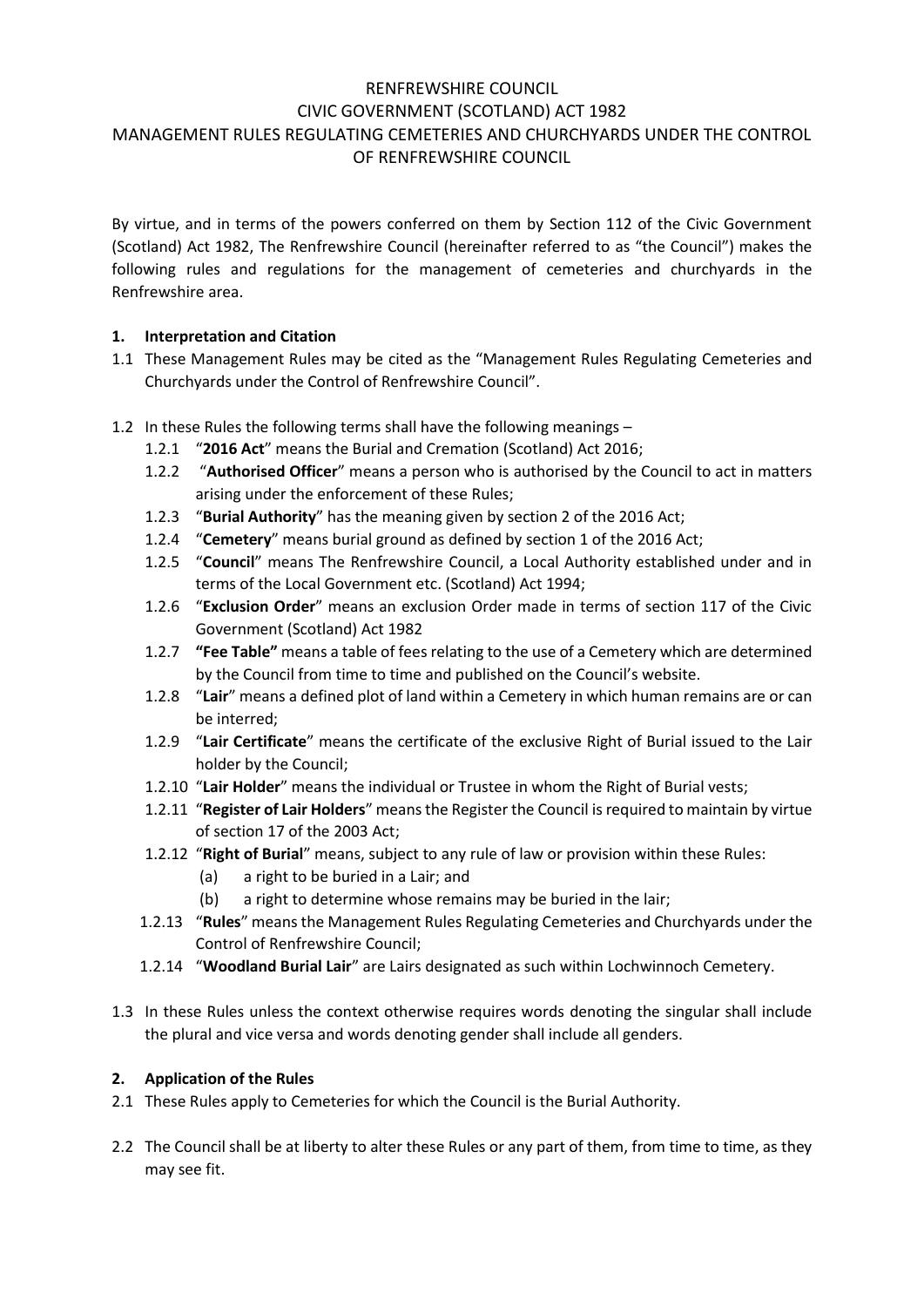2.3 These Rules supersede and revoke all previous Council management rules and supplementary management rules insofar as they relate to the management of Cemeteries for which the Council is the Burial Authority.

## **3. Right of Burial**

- 3.1 Any person aged 18 or over may apply to the Council to purchase an exclusive Right of Burial in a Lair. The Council reserves the right to refuse an application unless it is prohibited to do so by law. A successful applicant shall be granted an exclusive Right of Burial in a Lair upon payment of the appropriate fee within the Fee Table. The Council shall record the sale of a Right of Burial in the Register of Lair Holders together with the name and address of the person in whom the Right of Burial vests, the date of sale of the Right of Burial and the Lair to which the Right of Burial relates. The Council will thereafter issue a Lair Certificate to the Lair Holder.
- 3.2 An application to purchase a Right of Burial in a Lair may only be made when the Lair to which the Right of Burial relates is to be used for a prearranged funeral. Accordingly, a Right of Burial may only be purchase at the time of booking a funeral.
- 3.3 A Right of Burial is limited to the rights set out in Rule 1.2.12 above and is subject to and must be exercised in accordance with the provisions of these Rules. A Right of Burial does not include a right of ownership in the ground in which the Lair is located.
- 3.4 Only one person shall be registered as a Lair Holder, except in the case of a trustee. Only the Lair Holder may exercise the Right of Burial in respect of the Lair to which it relates.
- 3.5 No individual shall hold a Right of Burial in more than three Lairs.
- 3.6 The location of a Lair in which a Right of Burial is purchased shall be determined by the Council.

## **4. Succession and Transfer of the Right of Burial**

4.1 Only a spouse or civil partner of a Lair Holder shall be entitled to have the Right of Burial transferred to them following the death of the Lair Holder. The Lair Holder may, with the consent of the Council, transfer (but not sell) their Right of Burial to a relative. The Council shall, after approving a request to transfer a Right of Burial, record the date of transfer of the Right of Burial in the Register of Lair Holders together with the name and address of the person in whom the Right of Burial has been transferred to and in whom such right now vests. The Council shall thereafter issue a new Lair Certificate but only after the existing Lair Certificate has been returned to the Council and after payment of the appropriate fee within the Fee Table.

## **5. Notice of Interment**

- <span id="page-2-0"></span>5.1 Notice of interment in respect of new unopened Lairs and must be given to the Council no later than 2 days prior to the funeral. Notice of re-opening Lairs for coffin interments must be given to the Council no later than 10:00am, 4 days prior to the funeral. Notice for the interment of cremated remains must be given 2 days prior to the funeral. Notice shall be given by submitting to the Council a completed:
	- 5.1.1 Interment Confirmation Form, and
	- 5.1.2 Authority to Open Lair for Interment Form.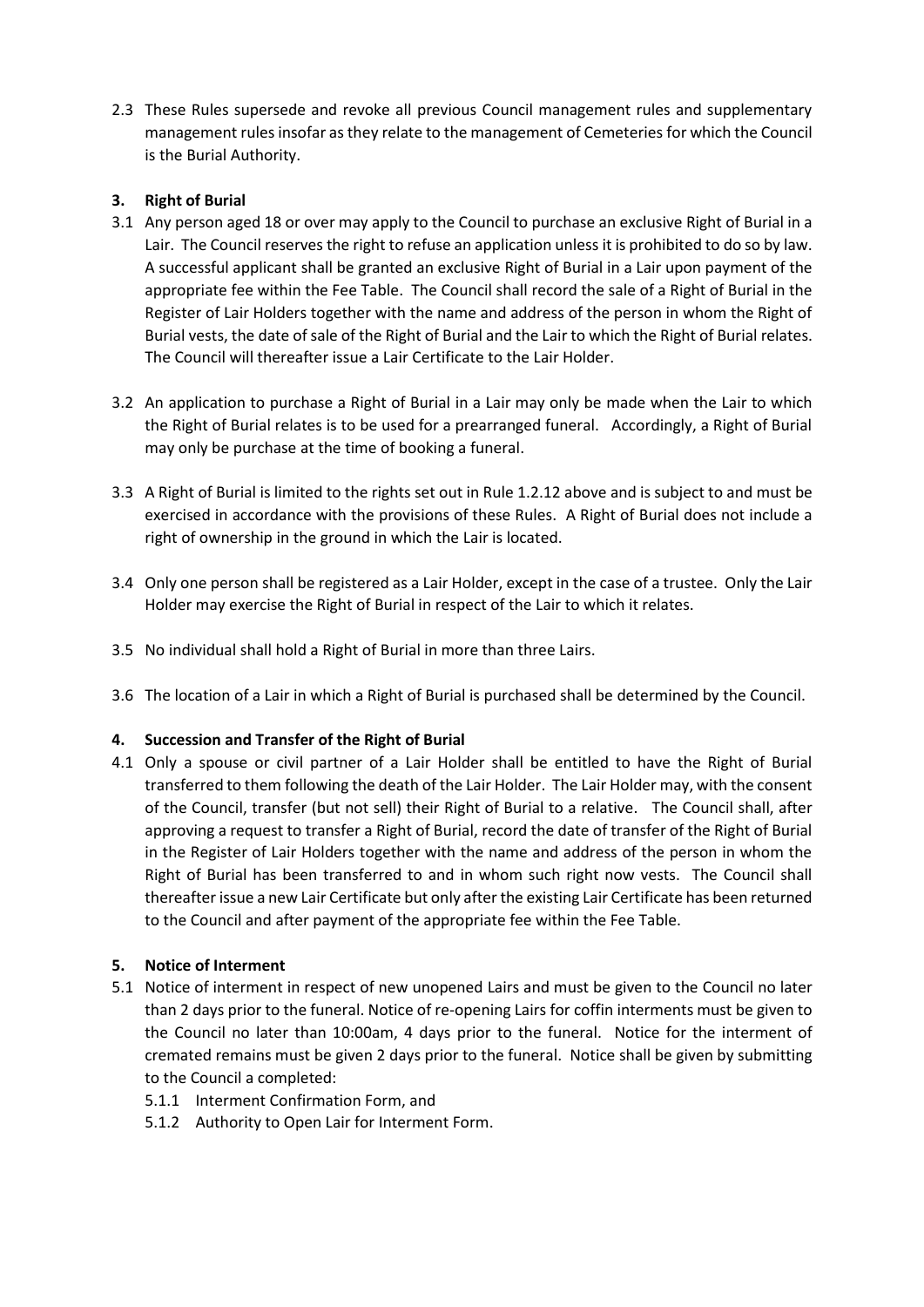5.2 Funeral directors are responsible for the provision of enough bearers to convey the coffin from the hearse to the graveside. If persons acting on behalf of the Council are required to assist, neither they nor the Council will be held accountable for any damage caused in the course of that assistance including but not limited to damage to hearses or coffins.

## **6. Lairs**

- 6.1 A Right of Burial in a Lair entitles the Lair Holder to inter one coffin only within that Lair, however, the Lair holder will be permitted to inter further coffins within that Lair up to the total number permissible under Rule [6.2.](#page-3-0)
- <span id="page-3-0"></span>6.2 The total number of coffins that can be interred within a Lair shall be determined as follows:
	- 6.2.1 no Lair shall contain more than three coffins;
	- 6.2.2 no given Lair shall contain more coffins than that specified by the council;
	- 6.2.3 no Lair shall contain more coffins than the physical characteristics of the Lair permits which are:
		- 6.2.3.1 a Lair extends to a depth to which excavation is reasonably practical, which is determined by the Council after taking account of the soil structure and ground conditions of the Lair plot, but shall be no deeper than 2438mm below the ordinary surface of the ground;
		- 6.2.3.2 there must be at least 910mm of soil between the ordinary surface of the ground and the upper surface of a coffin; and
		- 6.2.3.3 a Lair extends to a length of 2700mm and a width of 1200mm;
	- 6.2.4 where the Lair is a Woodland Burial Lair, no more than one interment may take place within that Lair; and
	- 6.2.5 any other provision within these Rules or any other rule of law which specifiesthe number if of interments permissible within a Lair.
- 6.3 No interments of any kind are permitted on or above a Lair.
- 6.4 No coffin exceeding a maximum length of 2010mm or a maximum width of 770mm shall be permitted to be interred within an individual Lair. Interment of a coffin exceeding such dimensions will only be permitted within an area of ground comprising of two adjacent Lairs in which the Lair Holder has a Right of Burial in both.
- 6.5 A Right of Burial in a Lair entitles the Lair Holder to inter cremated remains within that Lair unless expressly disallowed. All cremated remains to be interred within a Lair must be contained within an urn or casket. Urns and caskets must be interred in a standing position. No cremated remains are to be scattered in any part of a Cemetery.
- 6.6 The Council will be able to provide an estimation of the total number of interments possible within a given Lair only after it has been opened for the first time. Any estimation provided by virtue of this Rule dose not constitute a guarantee as to the actual number of interments permissible within a Lair. Where the maximum depth of a Lair is found to be less than 2290mm the Lair Holder will be notified of such.
- 6.7 On completion of a burial within a Woodland Burial Lair a memorial tree may be planted at the head of the Lair at a time of the year deemed appropriate by the Council. All memorial trees are to be species of trees indigenous to Scotland. The Council may upon request by the Lair Holder supply and plant a tree upon the Lair. The Lair Holder may make their own arrangements for the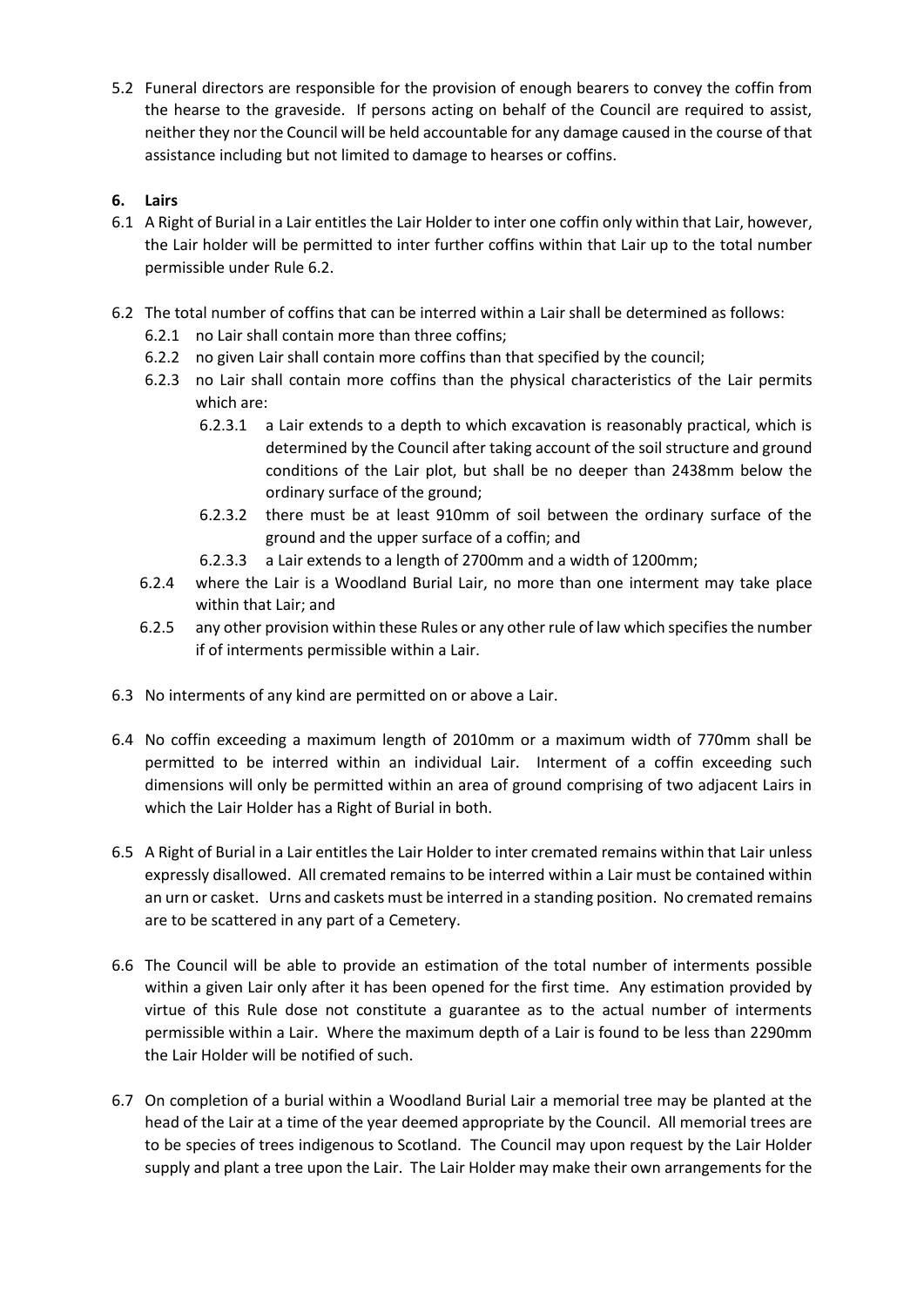planting of a tree, but this will be subject to approval by the Council. No monument or memorial may be placed upon a Woodland Burial Lair. A small memorial plaque may be placed on the Memorial Wall within Lochwinnoch Cemetery, but this will be subject to approval by the Council.

- 6.8 A designated area for the communal interment of stillborn babies and non-viable foetuses is provided within Hawkhead Cemetery. There is no exclusive Right of Burial for communal graves. Application for the interment of stillborn babies or non-viable foetuses for interment within the children and baby section must be made by giving 2 days notice in the manner prescribed by Rule [5.1.](#page-2-0) The parents of a stillborn baby or non-viable foetus interred within the children and baby section may place one inscribed vase at the end of the row of memorials to the rear of the Lairs. The Council reserves the right to remove any unauthorised memorabilia it considers excessive or unsightly.
- 6.9 The digging of graves shall be done by officers of the Council only. When opening a Lair for burial the Council may place any equipment and the soil from that Lair onto an adjacent Lair until the opened Lair has been backfilled. The Council will issue a letter to the registered address of any Lair Holder so affected by this provision to advise them of such.
- 6.10No work or operation of any kind shall be permitted on or within a Lair without the prior approval of the Council.
- 6.11 All grounds maintenance of Lairs shall be carried out by the Council only.

#### **7. Memorials and Monuments**

- 7.1 A Lair Holder shall, subject to any other provision within these Rules, be entitled to erect a monument on the ground of the Lair to which the Right of Burial relates. No monument shall protrude in any way over the part of the Lair that is to be opened for burial. The maximum permitted height for any new monument is 1524mm. There shall be a minimum of 50mm clearance on either side of the monument to the edge of the Lair. The design of and inscription upon all new monuments must be submitted to and approved by the Council prior to their erection. The Lair number and section must be cut into the surface on the bottom left of all new monuments in lettering of 25mm in font size. No other form of identification markings such as painting or adhesive will be acceptable. All memorials must be constructed and erected in accordance with Codes of Practice or other guidelines issued by the National Association of Memorial Masons. No work of any kind shall be permitted within a Cemetery without the authorisation of the Council which must be satisfied that the authority of the Lair Holder has been obtained before authorising any work to proceed.
- 7.2 Any flower vases or other such memorabilia shall be placed in the space provided at the head of each Lair. No other objects shall be permitted to be placed on a Lair including but not limited to wooden crosses, kerbs, copes, railings, fences, gravel and corner stones. Any item going beyond that permitted by this Rule, including items encroaching onto adjacent Lairs, shall be removed at the sole discretion of the Council.
- 7.3 Memorial wreaths shall be removed at the sole discretion of the Council.
- 7.4 The Lair Holder shall be liable for any damage caused by a memorial or monument upon the Lair in which they hold a Right of Burial. The Council shall not be liable for any damage caused to a Lair or structure thereon however such damage was caused.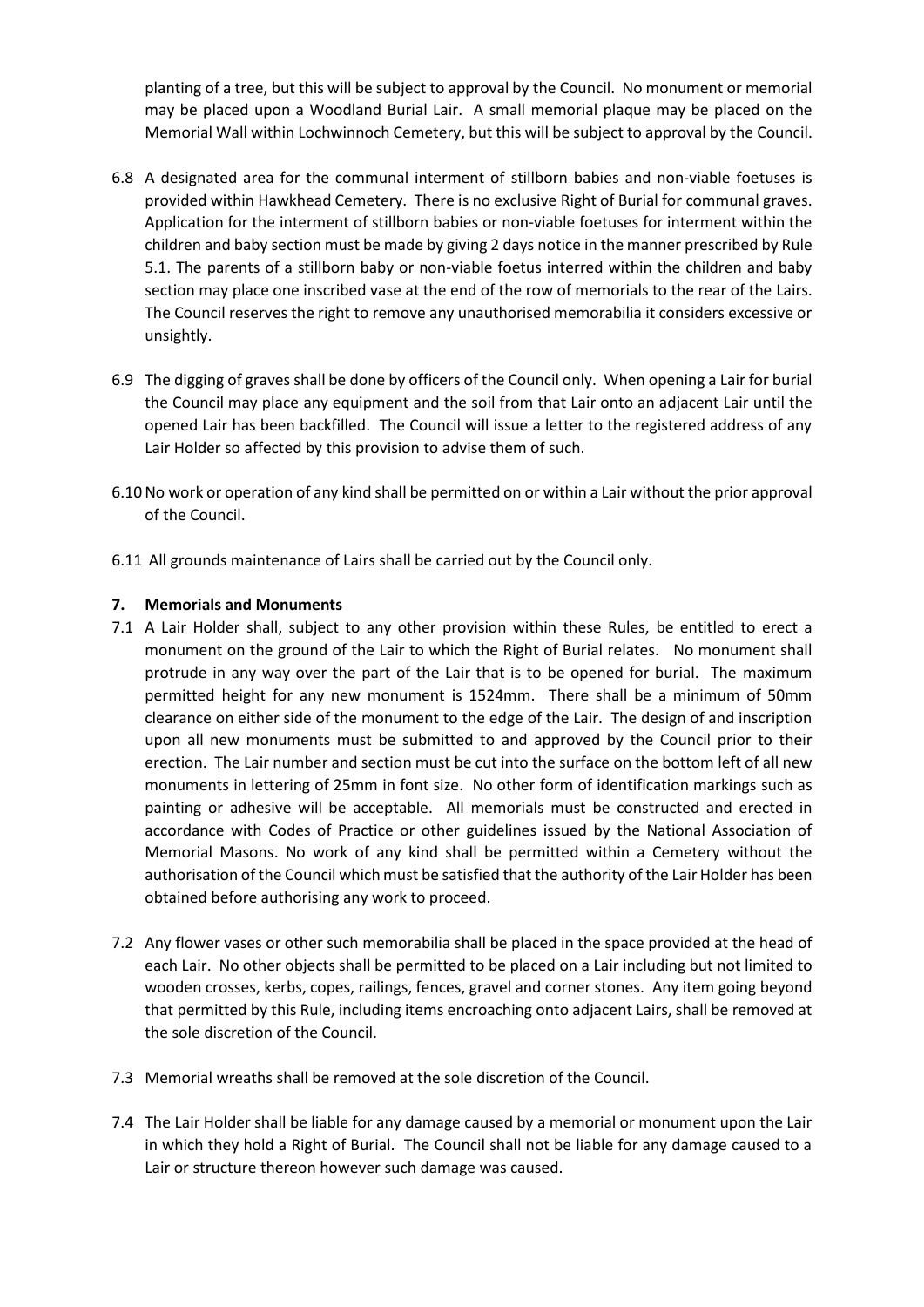- 7.5 The Lair Holder shall ensure that any structures or memorabilia placed upon the Lair in which they hold the Right of Burial shall be maintained to a proper standard of which the Council shall be the sole judge. Should the Council deem that a Lair has fallen below the proper standard it shall give written notice to the Lair Holder requiring it be brought back up to the required standard within a period of time the Council considers appropriate but no sooner than 21 days. Should the Lair Holder fail to adhere to the terms of the notice, the Council shall be entitled to carry out work as it considers necessary to bring the Lair up to a proper standard and may recover from the Lair Holder any expenses reasonably incurred by it in doing so.
- 7.6 Where the Council considers any structure upon a Lair to be an immediate risk of danger to the public, it will take reasonable action to remove that danger without first giving notice to the Lair Holder. Such action may include laying the structure flat or removing the structure completely and the Council may recover from the Lair Holder any expenses reasonably incurred by it in doing so. The council will thereafter seek to notify the Lair Holder of the action taken.
- 7.7 No plant, tree or vegetation of any kind may be planted on a Lair without the express consent of the council. Any unauthorised plant, tree or vegetation found growing on a Lair may be removed by the Council without notice.
- 7.8 Where a structure on a Lair requires to be moved for the purpose of opening that Lair for burial, the expense of doing so shall be borne by the Lair Holder.
- 7.9 Where a sum becomes due to the Council by virtue of Rule 7, no interment shall be permitted within the Lair to which the sum relates until such sum has been settled in full.

#### **8. Prevention of Nuisance**

- 8.1 While in a Cemetery no person shall: 8.1.1 use language or behave in a way that is offensive, disruptive or insulting;
	- 8.1.2 wilfully or carelessly obstruct or disturb any officer or servant of the Council in their duties or in the execution of any work associated therewith;
	- 8.1.3 wilfully or improperly interfere with any other person using facilities within any Cemetery;
	- 8.1.4 behave in such a manner as to endanger their own or other persons safety;
	- 8.1.5 disobey reasonable instructions given by Council staff to ensure the safety and comfort of all persons within the Cemetery;
	- 8.1.6 carry an object or objects which are considered by Council staff to be dangerous;
	- 8.1.7 climb upon any tree, shrub, wall, fence or railing, or upon any monument, fountain, statue, building or other erection; and
	- 8.1.8 wilfully or carelessly break, damage, deface, disfigure, tamper with any shrub, wall, fence, railing, monument, fountain, statue, building or other structure.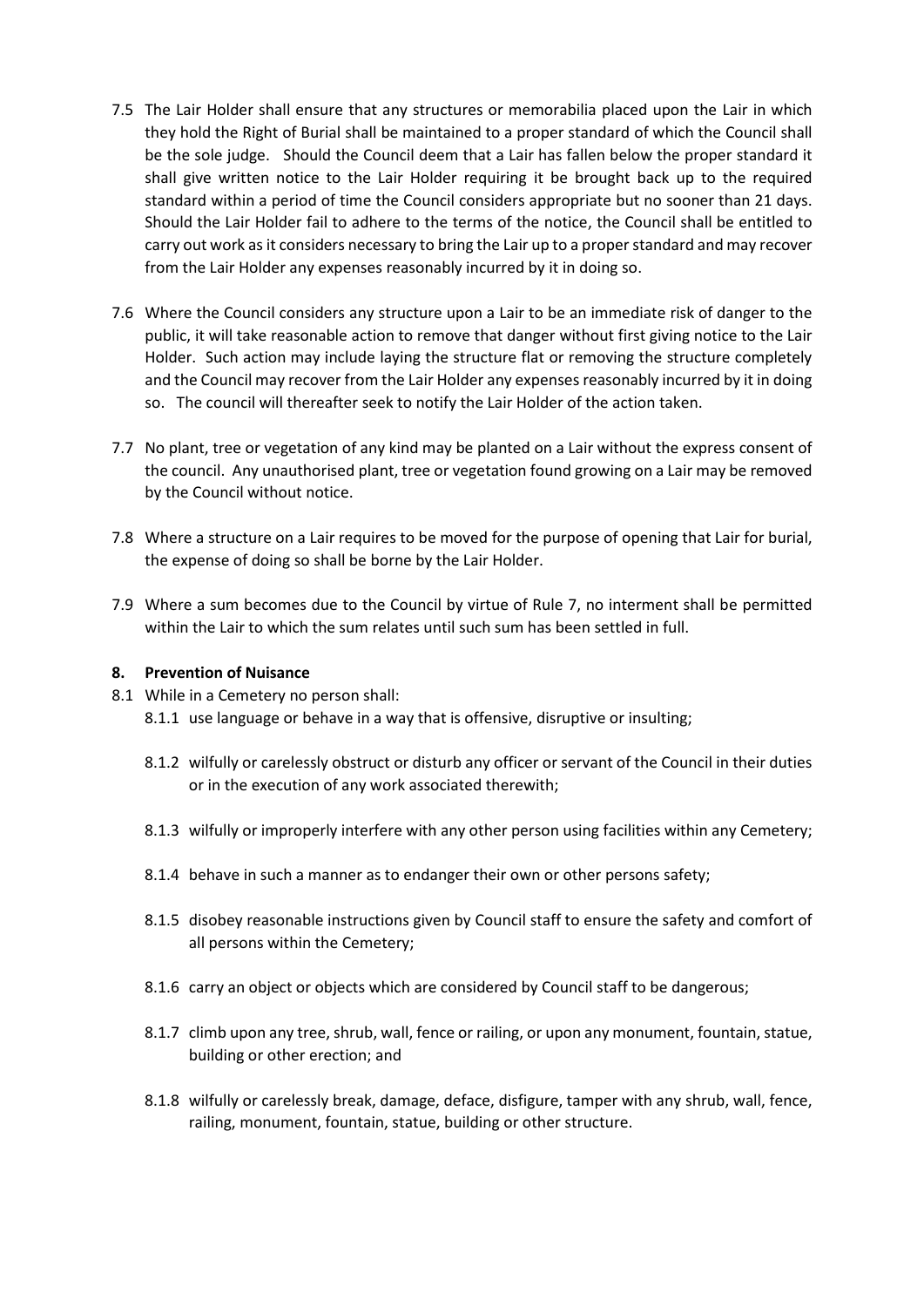#### <span id="page-6-0"></span>**9. Miscellaneous**

- 9.1 The Council may prohibit access to all or part of a Cemetery when it considers it necessary to do so. This may be on a temporary basis or by way of proscribed opening and closing times. The Council will endeavour to place a notice in the vicinity of the area where access is to be prohibited detailing the extent and duration of the prohibition.
- 9.2 No persons shall enter or wilfully remain within an area where access has been prohibited by virtue of Rule [9.](#page-6-0)
- 9.3 No person shall enter or leave a Cemetery except by the entrances and exits provided for that purpose.
- 9.4 Children under 12 years of age must be accompanied by an adult while in a Cemetery.
- 9.5 Dogs are permitted within a Cemetery but must be kept on a lead at all times which shall be no greater than 2 meters in length. Dog foul must be removed and disposed of appropriately by the person in control of the dog responsible for such fouling.
- 9.6 Car parking facilities provided at a Cemetery by the Council are for the convenience of patrons and shall only be available during such times as have been specified by the Council. The Council shall not be held responsible for any damage to vehicles, or other property left in the car parking facilities however such damage may be caused.
- 9.7 All vehicles must remain on the roadway at all times unless express permission is granted by the Council. No vehicle may be driven at a speed exceeding 5 miles per hour and must be driven with due care and attention.
- 9.8 Should any difference or dispute arise as to the interpretation of these Rules, the Council reserves the right to re-consider its position but the decision of the Council shall be final.

#### **10. Enforcement**

The following provisions apply to a contravention by any person of the foregoing Rules:

- 10.1 Should an Authorised Officer of the Council have reasonable grounds to believe that person has contravened, is contravening or is about to contravene any of the foregoing Rules, that officer may expel that person from the Cemetery. Any person, who fails to leave the Cemetery on being so expelled, shall be guilty of an offence and liable on summary conviction to a fine not exceeding level 1 on the standard scale.
- 10.2 Should an Authorised Officer of the Council have reasonable grounds to believe that a person is about to contravene the foregoing Rules, that officer may exclude that person from the Cemetery. Any person who, on being informed by an Authorised Officer of the Council that he is excluded from the Cemetery, enters or attempts to enter the Cemetery shall be guilty of an offence and liable on summary conviction to a fine not exceeding level 1 on the standard scale.
- 10.3 Where a person has contravened or attempted to contravene any of these Rules and is, in the Council's opinion, likely to contravene them again the Council may make that person the subject